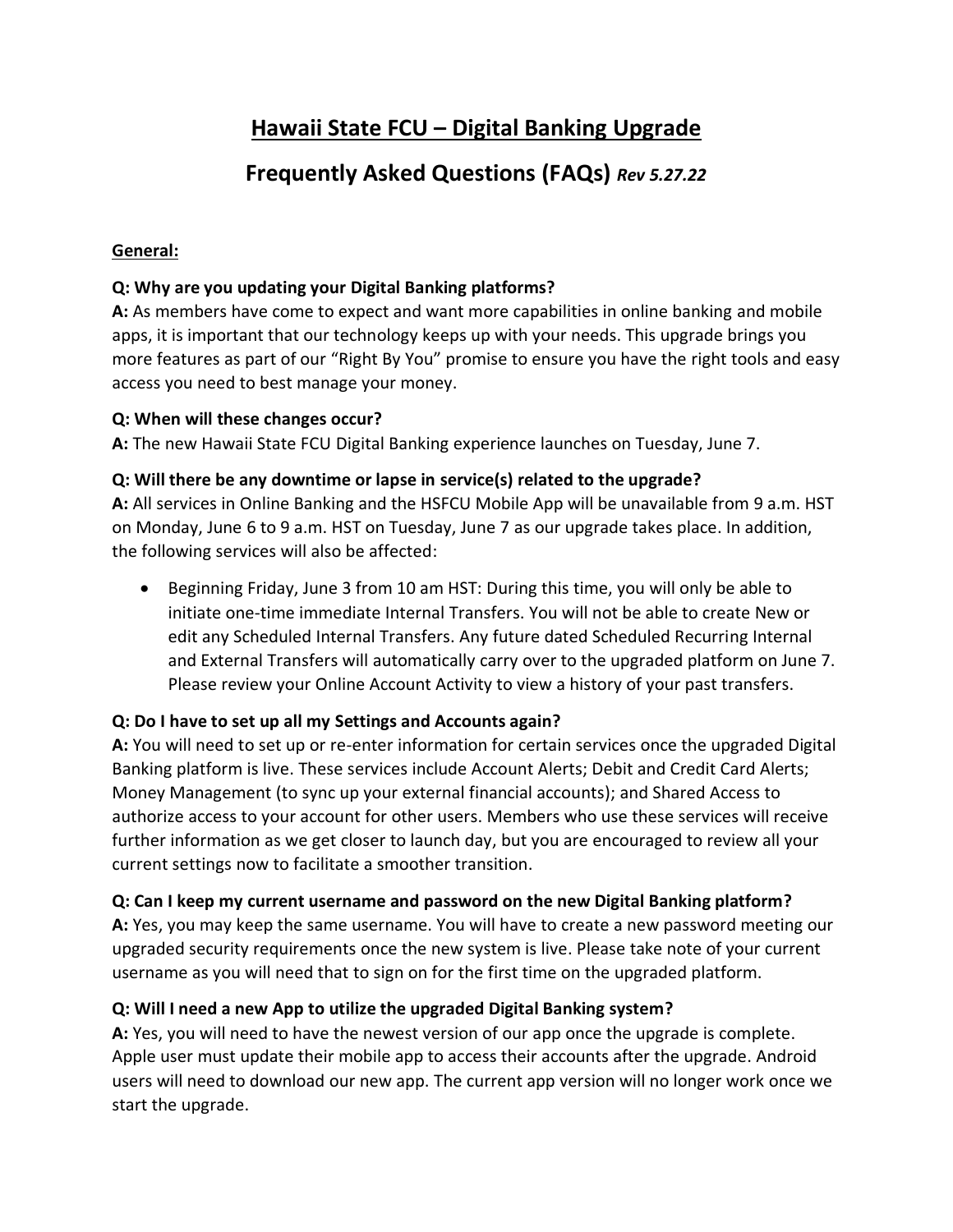## **Q**: **What can I do to prepare ahead of the platform upgrade?**

**A:** Here are some simple things you can do:

- **Review and update your contact info in Online Banking or the HSFCU Mobile App under "My Settings."** Verify your phone number, email, mailing address and username. You will need to know your username on our new platform to ensure a seamless experience on our new platform. Your up-to-date information also ensures you receive important communication leading up to the launch of our new platform.
- **Review your current settings.** Some preferences and authorizations may need to be reestablished after the upgrade is complete. These include select Account Alerts and notifications, non-HSFCU accounts tied to your Online Banking and/or Mobile App, and Debit and Credit Card Alerts and Controls.
- **Turn on auto-updates for the App.** Auto-updates ensure you automatically receive the newest version of our app when it is released, making login easy! Note: Auto updates only apply to Apple devices; Android devices will need to download the new app.
- **Watch for more communication**. Get the information you need for a smooth transition and keep an eye out for our tutorial videos and more. Or visit [www.hawaiistatefcu.com/digital-banking/](http://www.hawaiistatefcu.com/digital-banking/) to get the latest updates.

#### **Specific Features:**

## **Q: Will Bill Pay be affected by the upgrade?**

**A:** There is no change to Bill Pay. All of your payees, history and scheduled payments will automatically transfer over and be available to you after the upgrade. Please note that Bill Pay will be unavailable from 9 a.m. HST on Monday, June 6 until 9 a.m. HST on Tuesday, June 7 while the platform upgrade takes place.

## **Q: Will business members still have Bill Pay?**

**A:** Yes, Bill Pay will remain available to those Business members who currently utilize the service.

#### **Q: Will I still be able to remotely deposit checks on Online Banking?**

**A:** We will no longer offer the My Deposit feature to deposit checks using Online Banking. You will still be able to deposit checks using the Mobile Check Deposit feature on our HSFCU Mobile App.

## **Q: Are there any changes to Debit Card Alerts and Controls?**

**A:** Yes, Debit Card Controls and certain Alerts will not be available on the new Digital Banking platform. All current Debit Card Controls and Alerts settings will turn off on Monday, June 6 at 9 a.m. HST in preparation for the new system. We encourage you to re-establish your Debit Card Alerts through "Account Alerts" after the system is live.

If you need to "turn off" your Debit Card for any period of time, please contact our Member Service Call Center at (808) 587-2700 on Oahu or U.S. Toll-Free (888) 586-1056 for assistance.